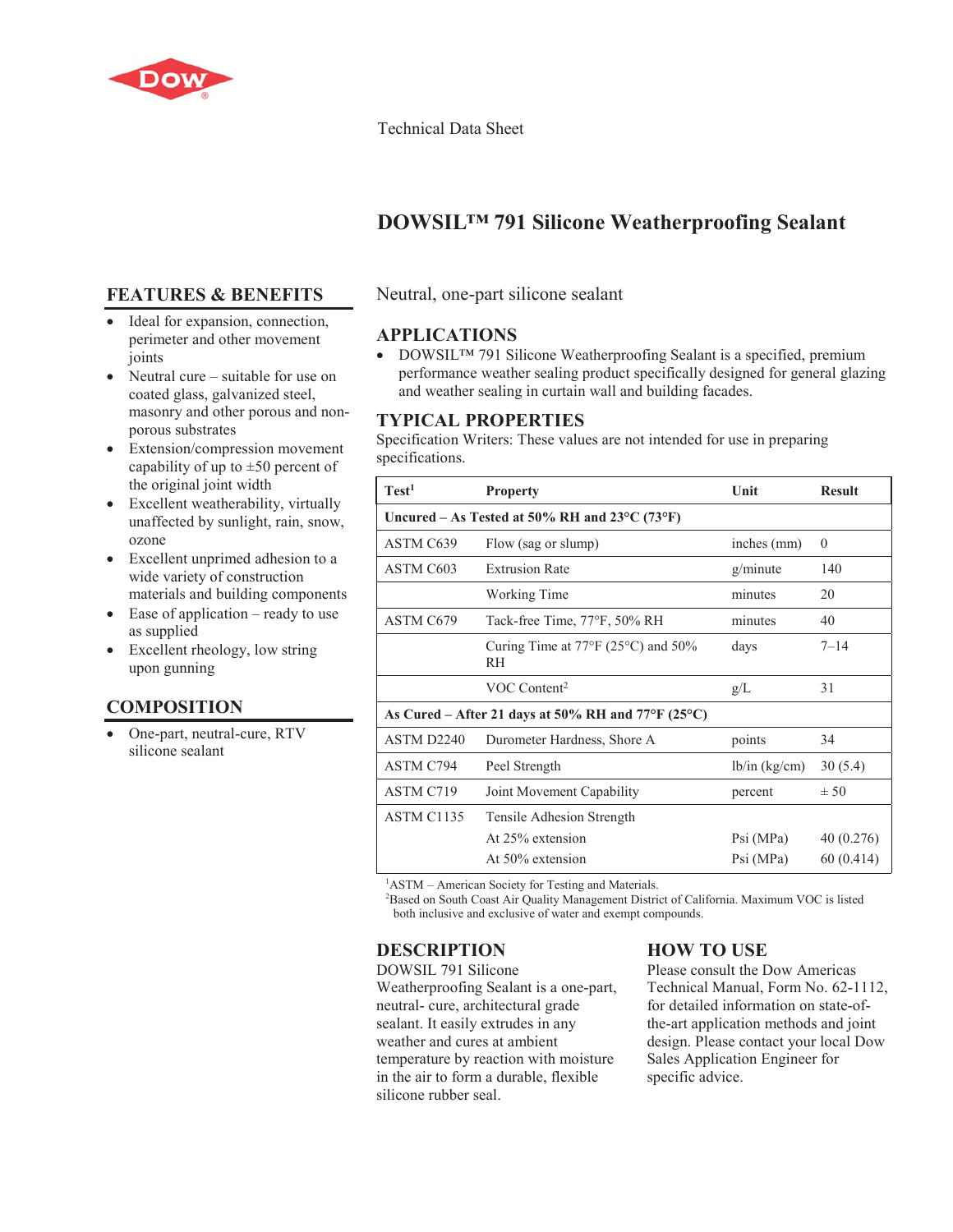#### **Preparation**

Clean all joints removing all foreign matter and contaminants such as grease, oil, dust, water, frost, surface dirt, old sealants or glazing compounds and protective coatings.

# **SEALANT • WATERPROOFING**<br>& RESTORATION INSTITUTE

**Issued to: Dow Silicones Corporation** Product: Dowsil<sup>18</sup>791 Silicone Weatherproofing Sealant C719: Pass <u>V</u> Ext:+50% Comp:-50% Substrate: Glass, Mortar, Anodized Aluminum, Mortar [Dow Primer P was applied to mortar substrates] Validation Date: 5/6/14 - 5/5/19 No. 514-7911213 Copyright © 2014 **SEALANT VALIDATION** 

www.swrionline.org

# **Application Method**

Install backing material or joint filler, setting blocks, spacer shims and tapes. Mask areas adjacent to joints to ensure neat sealant lines. Primer is generally not required on non-porous surfaces, but maybe necessary for optimal sealant of certain porous surfaces. A test placement is always recommended. Apply DOWSIL 791 Silicone Weatherproofing Sealant in a continuous operation using a positive pressure. (The sealant can be applied using many types of airoperated guns and most types of bulk dispensing equipment. Before a skin forms (typically within 15 minutes), tool the sealant with light pressure to spread the sealant against backing material and the joint surfaces. Remove masking tape as soon as the bead is tooled.

#### **APPROVALS/ SPECIFICATIONS**

Meets the requirements of:

ASTM C920 Type S, Grade NS, Class 50, Use NT, M, G, A

#### **COLORS**

This product is available in 7 colors: black, gray, bronze, limestone, camel, precast white and white. Custom

colors may be ordered to match virtually any substrate.

#### **HANDLING PRECAUTIONS PRODUCT SAFETY INFORMATION REQUIRED FOR SAFE USE IS NOT INCLUDED IN THIS DOCUMENT. BEFORE HANDLING, READ PRODUCT AND SAFETY DATA SHEETS AND CONTAINER LABELS FOR SAFE USE, PHYSICAL AND HEALTH HAZARD INFORMATION. THE SAFETY DATA SHEET IS AVAILABLE ON THE DOW WEBSITE AT WWW.CONSUMER.DOW.COM, OR FROM YOUR DOW SALES APPLICATION ENGINEER, OR DISTRIBUTOR, OR BY CALLING DOW CUSTOMER SERVICE.**

#### **USABLE LIFE AND STORAGE**

When stored at or below 30°C (86°F) in the original unopened containers, DOWSIL 791 Silicone Weatherproofing Sealant has a usable life of 12 months from the date of manufacture. Refer to product packaging for "Use By" date.

# **PACKAGING INFORMATION**

DOWSIL 791 Silicone Weather proofing Sealant is available in 10.3 fl oz (305 mL) disposable plastic cartridges that fit ordinary caulking guns, 20 fl oz (590 mL) sausages.

#### **LIMITATIONS**

DOWSIL 791 Silicone Weatherproofing Sealant is not approved for use as a structural sealant.

DOWSIL 791 Silicone Weatherproofing Sealant should not be used:

- In below-grade applications
- When surface temperatures exceed 50°C (122°F)
- On surfaces that are continuously immersed in water

On building materials that bleed oils, plasticizers or solvents, green or partially vulcanized rubber gaskets or tapes

- On frost-laden or wet surfaces
- In totally confined joints (the sealant requires atmospheric moisture for cure)
- If the sealant is intended to be painted (paints do not typically adhere to most silicone sealants)
- To surfaces in direct contact with food or other food-grade applications

This product is neither tested nor represented as suitable for medical or pharmaceutical uses.

# **HEALTH AND ENVIRONMENTAL INFORMATION**

To support customers in their product safety needs, Dow has an extensive Product Stewardship organization and a team of product safety and regulatory compliance specialists available in each area.

For further information, please see our website, www.consumer.dow.com or consult your local Dow representative.

# **LIMITED WARRANTY INFORMATION – PLEASE READ CAREFULLY**

The information contained herein is offered in good faith and is believed to be accurate. However, because conditions and methods of use of our products are beyond our control, this information should not be used in substitution for customer's tests to ensure that our products are safe, effective, and fully satisfactory for the intended end use. Suggestions of use shall not be taken as inducements to infringe any patent.

Dow's sole warranty is that our products will meet the sales specifications in effect at the time of shipment.

UNRESTRICTED – May be shared with anyone

®™Trademark of The Dow Chemical Company ("Dow") or an affiliated company of Dow DOWSIL™ 791 Silicone Weatherproofing Sealant

© 2017 The Dow Chemical Company. All rights reserved. Form No. 62-1245-01 K